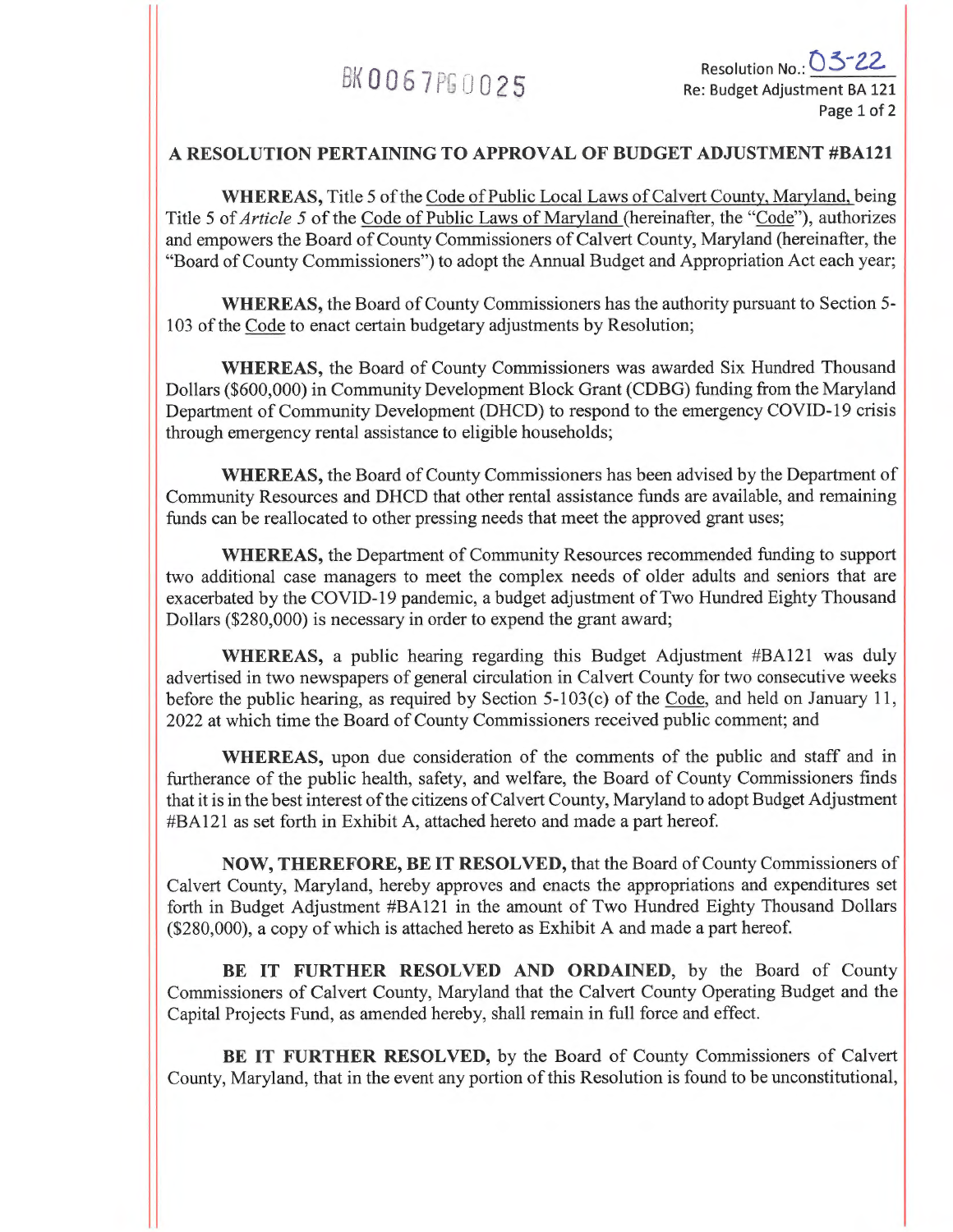## BK0067PG0026

Resolution No.: 03-22 Re: Budget Adjustment BA 121 Page 2 of 2

illegal, null or void, it is the intent of the Board of County Commissioners to sever only the invalid portion or provisions, and that the remainder of this Resolution shall be enforceable and valid.

**BE IT FURTHER RESOLVED,** by the Board of County Commissioners of Calvert County, Maryland, that the foregoing recitals are adopted as if fully rewritten herein.

**BE IT FURTHER RESOLVED,** by the Board of County Commissioners of Calvert County, Maryland that this Resolution shall be effective upon recordation without publication of a fair summary.

**DONE,** this  $\frac{25^{th}}{s}$  day of  $\frac{1}{20}$   $\frac{1}{20}$   $\frac{1}{2022}$ , by the Board of County Commissioners of Calvert County, Maryland, sitting in regular session.

| Aye:<br>Nay:    |  |
|-----------------|--|
| Absent/Abstain: |  |

a Rachel Distel, Clerk Earl F. Hance, President

## **ATTEST BOARD OF COUNTY COMMISSIONERS OF CALVERT COUNTY, MARYLAND**

Steven R. Weems Vice-President

Approved for form and legal sufficiency by: Kecused Christopher J. Gadway

John B. Norris III, County Attorney

at 3:25 o'clock M. Same day Kelly D. McConkey Received for Record  $\frac{1}{2}$  ,  $35$  ,  $20.23$ recorded in Liber KIPS No. (.11 Folio 2 5 COUNTY COMMISSIONERS ORDINANCES AND RESOLUTION.

(P. Smith)

Mike Hart